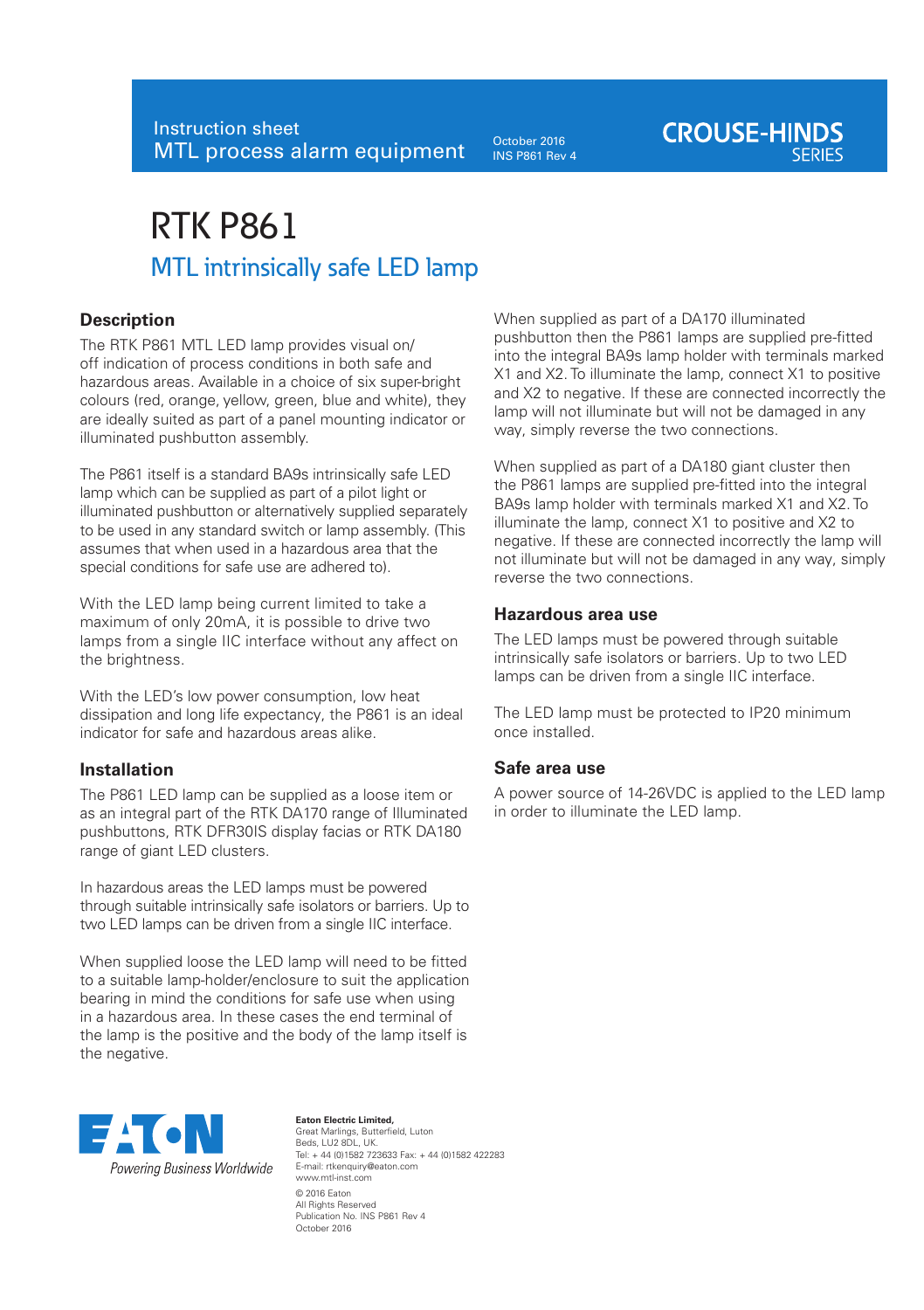### RTK P861 October 2016

# **Specification HAZARDOUS AREA USE**

# **Certification**

ATEX certified to to EN60079-0:2012 and EN60079-11:2012 Group II, Category 2 II 2G Ex ia IIC Gb T4 (Ta -20°C to 60°C)

# **Location**

Zones 1 and 2, Gas Groups IIC, IIB and IIA, Temp Class up to T4

# **Certificate number**

Baseefa14ATEX0007X

# **Safety Parameters**

Only for connection to certified intrinsically safe circuits with the following maximum values:  $U = 30V$  $Pi = 1.0W$   $I = 2A$ ,  $Ci = 0nF$   $Li = 0mH$ 

# **Supply**

With suitable certified interface 18-35VDC, current 20mA

# **Recommended interfaces**

Zener Barriers: MTL7728P+ IS Isolators: MTL5521

# **Environment**

Operating temperature: -20°C to +60°C Storage temperature: -20°C to +80°C<br>Humidity: 0-95% RH, non 0-95% RH, non-condensing

# **Compliance**

Immunity to EN61000-6-2:2005 Emissions to EN6100-6-4:2007

# **SAFE AREA USE**

**Power supply requirements** Direct connection: 14-26VDC Current consumption: 20mA maximum per lamp

# **Environment**

Operating temperature: -20°C to +60°C Storage temperature: -20°C to +80°C Humidity: 0-95% RH, non-condensing

# **GENERAL**

# **High Reliability**

All LED lamps are designed to provide a minimum of 100,000 hours service life (continuous illumination at 40°C ambient temperature).

# **Colours**

The P861 range of LED lamps are available in six superbright colours. Colours are red, orange, yellow, green, blue and white.

# **WHEN SUPPLIED DA170 ILLUMINATED PUSHBUTTON**

# **Construction**

Housing/mounting collar: Polyamide 6.6/reinforced fibreglass FR4 Lens: Polycarbonate

# **Protection**

IP65 when panel mounted, IP20 from the rear

# **Mounting**

Lamp- BA9s bulb holder Pushbutton, Pilot Light – Through 22.5 mm diameter hole

# **Connections**

Screw terminals for cable 0.5–2.5 mm2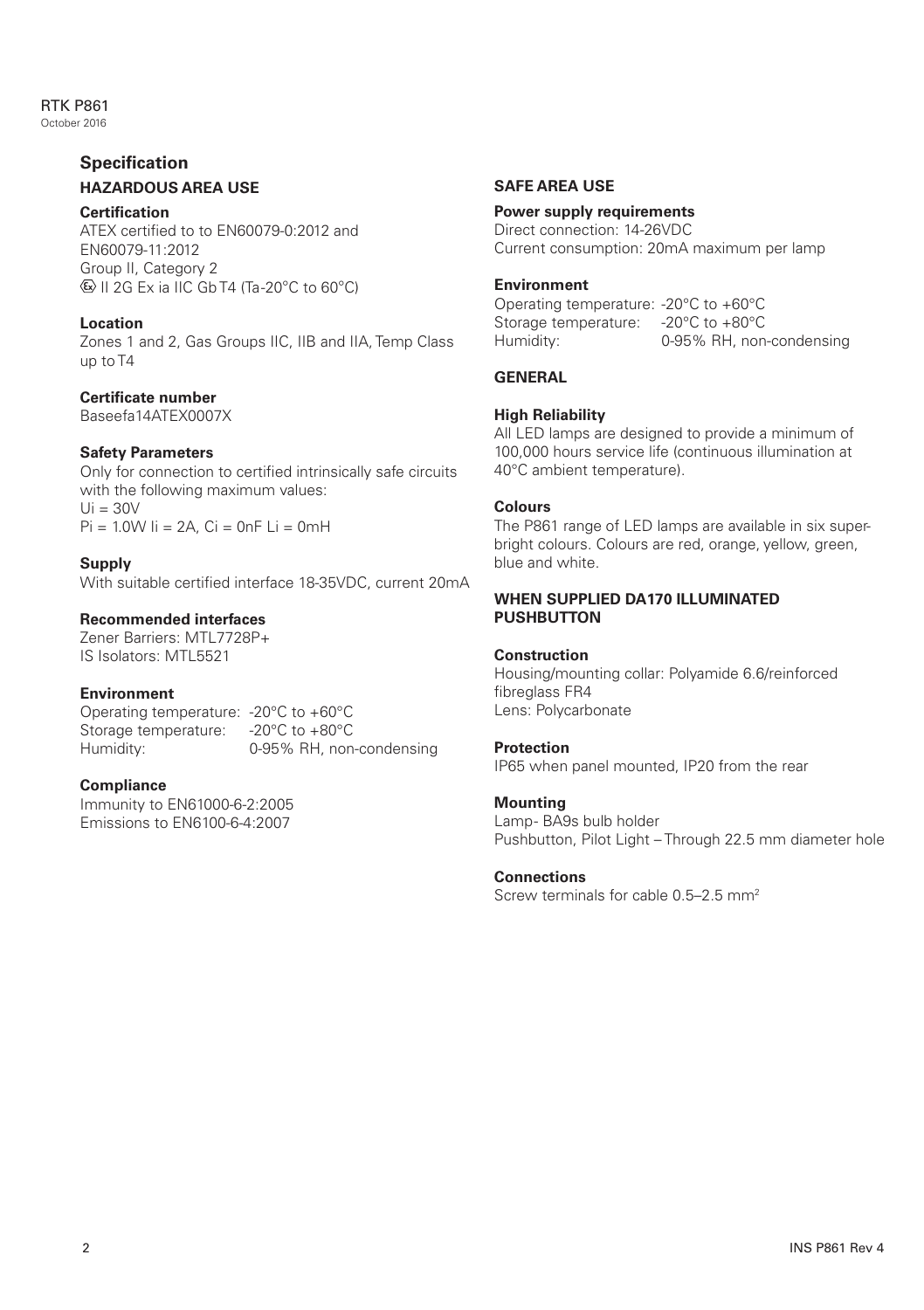# RTK P861

October 2016

# **BA9s LED lamp**

The P861 LED lamp itself has a standard BA9s fitting and can be used in any suitable pilot light or pushbutton, taking the special conditions for safe use as shown in the certificate into account.

# **Connections**

The end terminal of the lamp is the positive and the body of the lamp itself is the negative.



# **Special conditions for safe use**

- 1. General
- 1.1 The terminations of the lamp holder shall be marked as intrinsically safe in accordance with clause 12.2 of EN 60079-11, when also non-intrinsically safe apparatus are installed in the same enclosure (For instance circuits connected to terminals in type of protection increased safety Ex e).
- 1.2 When more than one intrinsically safe circuit is installed in the same enclosure and/or also non intrinsically safe circuits are installed in that same enclosure, the separations between the circuits have to be assured in accordance with EN 60079-11, taking into account a possible addition of the voltage of the circuits.

# 2. LED lamp of the P861 range (including fittings).

2.1 When the LED lamp of the P861 range is mounted in a lamp holder containing other circuits, the lamp holder shall be fitted in an enclosure providing ingress protection of at least IP20 in accordance with EN60529.

When a higher ingress protection is required this has to be achieved by an enclosure, which is suitable for the applicable environmental conditions, in accordance with EN 60079-0 and EN 60079-11.

2.2 For the illuminated push-button assembly as specified in the test documentation listed at (19), the special conditions for safe use are met when all the circuits connected to it are intrinsically safe, have a maximum peak voltage of 375V and the required ingress protection has been take into account.

This illuminated push-button assembly has an ingress protection of IP20 in accordance with EN 60529. This assembly consists of the following parts (or equivalent): lamp holder DA170-LH, switches DA170- SW on either side of the lamp holder, which are fitted on Body DA170-BD and operated by actuator DA170-AC.

# 3. Giant LED cluster of the DA180 range.

3.1 When more than one giant LED cluster of the DA180 range is mounted on an enclosure or the enclosure contains also other circuits, the enclosure shall provide a degree of ingress protection in accordance with EN 60529 suitable for the applicable environmental conditions and comply with EN60079-0 and EN60079-11.

*Due to our policy of continuous product development, we reserve the right to amend these specifications without notice.*